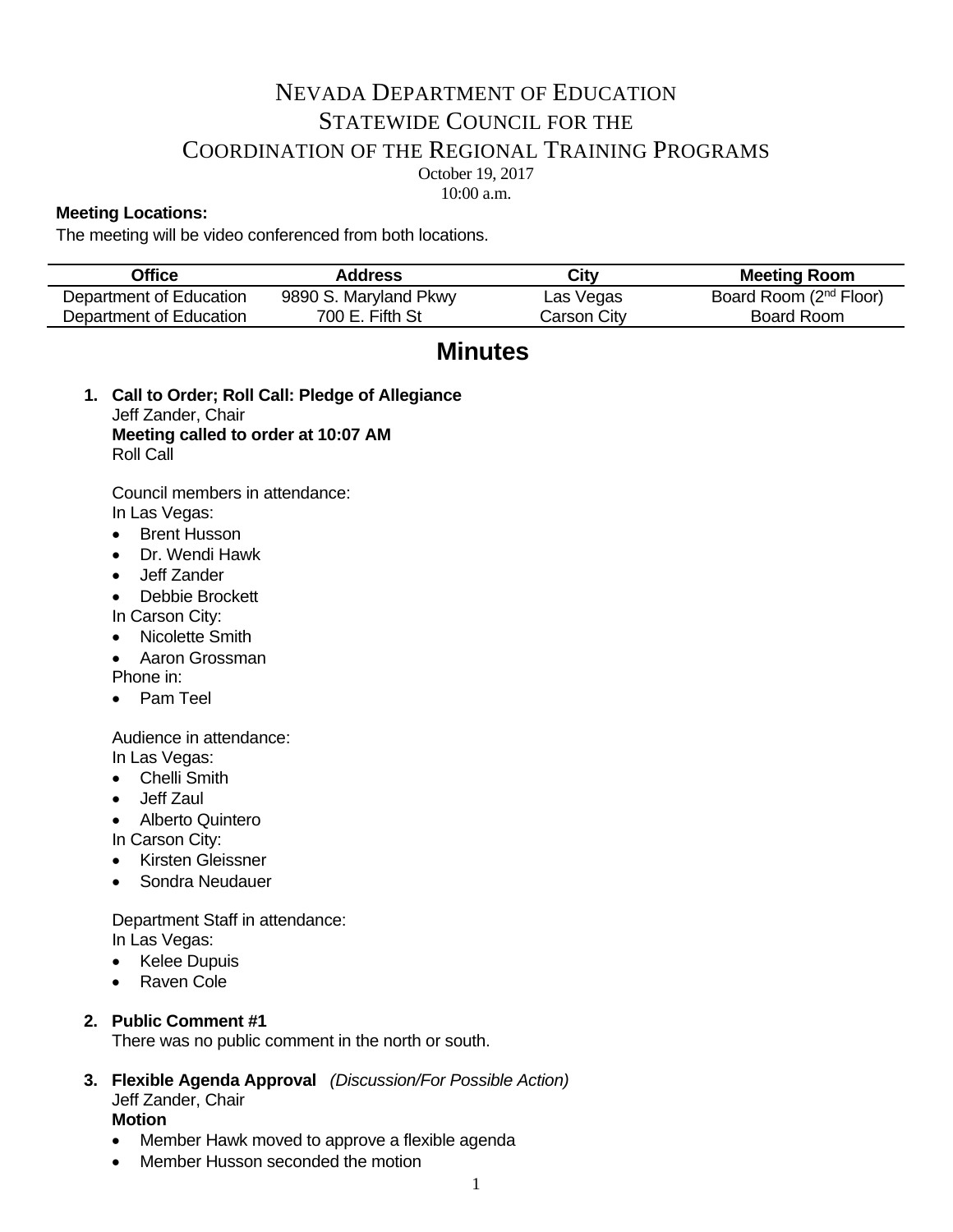

- All in favor
- **Motion carried at 10:09AM**
- **4. Approval of Prior Meeting Minutes for September 28, 2017** *(Information/Discussion/Possible Action*) Jeff Zander, Chair

### **Motion**

- Member Husson moved to approve the September 28, 2017 meeting minutes
- Member Hawk seconded the motion
- All in favor
- **Motion carried at 10:09 AM**
- **5. Nevada Department of Education Updates** *(Information/Discussion)*

Kelee Dupuis, Education Programs Professional The Professional Development (PD) Standards proposed to the State Board of Education (SBE) were adopted; leading to Item 6.

**6. Adoption of Professional Development Standards** *(Information/Discussion/Possible Action*)

Kelee Dupuis, Education Programs Professional

Last week, SBE adopted the 9 recommendations proposed in the SB474 Taskforce. The first seven of the nine, were taken from the Learning Forward Standards that have already been put into practice from the RPDP. Standard 8 addresses Equity, and Standard 9 addresses Cultural Competency. These 2 standards were added because even though the two elements may be implied in the other seven standards, if they were not specified, the Taskforce worried the standards would not be addressed.

In addition, the Taskforce found it incredibly difficult to get a handle on PD. SBE has asked the RPDP to come up with recommendations that will be included in a report that Districts would be asked to provide to NDE and SBE. Recommendations the Taskforce thought were relevant were presented to get feedback from the Council. The Council was encouraged to provide its own recommendations as well. SB474 came from 2015 legislation. While engaging in the study, Taskforce members frequently noted system limitations which prevented timely, accurate, and actionable access to data for making further recommendations. There is a full report on the Taskforce's website. There were statutory changes due to recommendations of the Taskforce. NRS 391A.205 was revised as shown: Sec.31.5. NRS 391A.205 is hereby amended to read as follows: On or before December 1 of each year, the board of trustees of each school district shall submit, on a form prescribed by the Department, **an annual report concerning the PD training offered by the school district** to the State Board, the Commission on Professional Standards in Education, the Legislative Committee on Education and the Legislative Bureau of Educational Accountability and Program Evaluation. As moved by SBE on October 12, 2017, the RPDP Council is directed to provide recommendations regarding the required content of district annual PD reports. On behalf of this group, Kelee Dupuis will take forth any recommendations or feedback members feel is relevant to this report to the next SBE meeting on November 16, 2017. As a starting point, the Taskforce prepared a list of suggestions of what to include in the report. SB474 taskforce recommendation 4(a): The Legislature should require that school districts submit to the SBE an annual PD report. This report should include, but not limited to: 1) All PD areas of focus throughout the year, 2) Demonstrated alignment to areas statewide and district priorities, 3) Implementation in accordance with proposed statewide standards, 4) Funding (state, federal, and other) sources and amounts spent for PD, 5) Expenditures delineated by categories to be determined by NDE, and 6) Evaluation of impact of PD on educators and/or student outcomes, including identification of those programs which yielded the highest return on investment. This report would have to be completed in addition to all other reports that must be submitted by the districts. However, this is worthwhile in regard to tracking PD money and the results of PD expenses. Member Hawk has a suggestion regarding the investment of funds, measurement of outcomes, and alignment with State and District priorities. If administration is working with teachers and doing individual focuses on a PD of individual staff, then that should be a component with that individual development of priorities for staff. If there is a teacher who is working on becoming an administrator, can that be a part of the development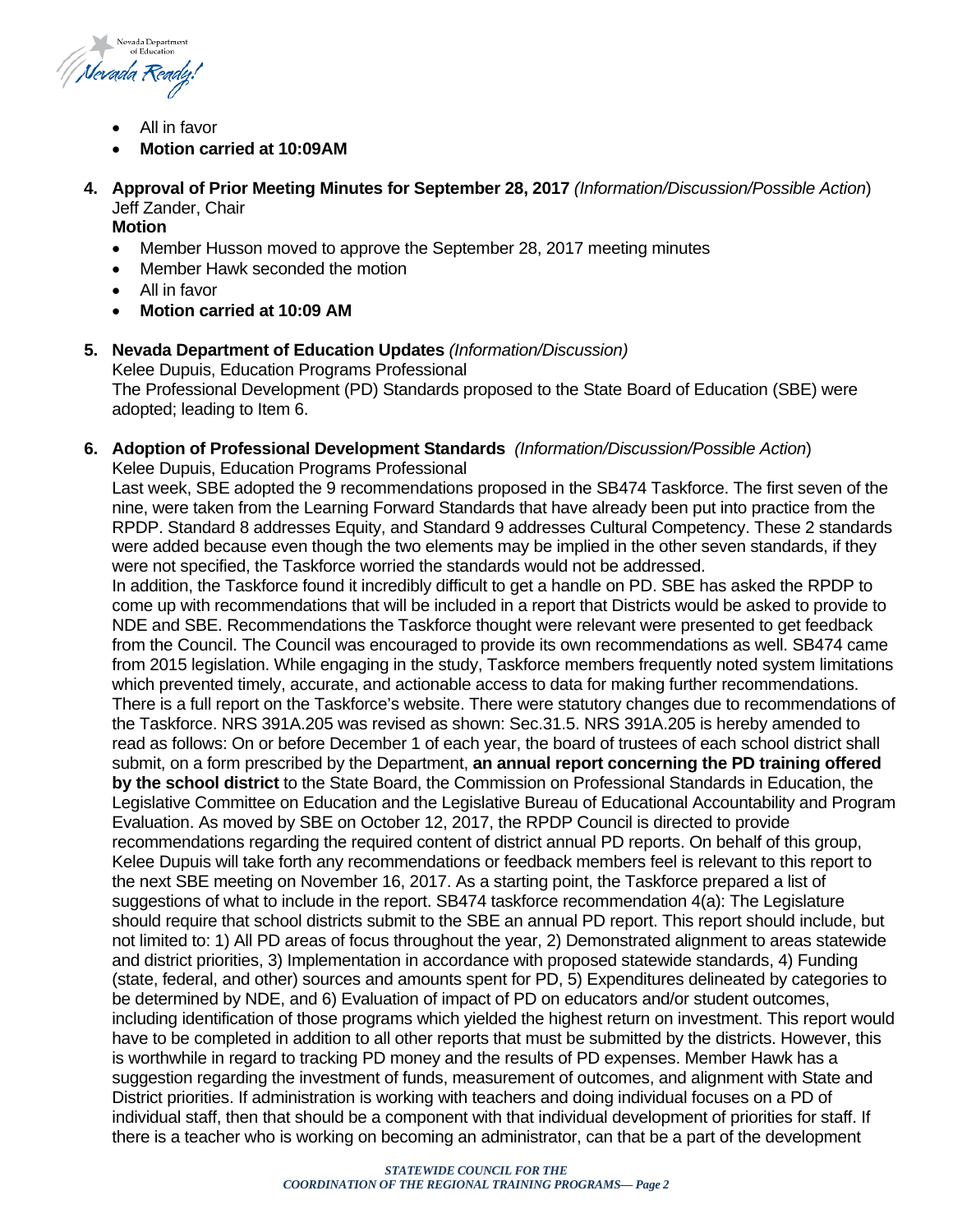Nevada Department of Education .<br>Nevada Ready.

component if it is documented? If it can be done, it is powerful and helps people reach their professional goals, and that should be a component of measurement. On another note, in regard to the recently adopted standards, Member Hawk sees some of the dialogue happening nationally regarding cultural competencies and there are a lot of people negating the history of America because it may be dark and ugly. That tends to make people want to wipe it out. The trick to history is learning it, so it is not repeated. When the Council speaks on the worry of making people feel uncomfortable, it must keep in mind that America's past is uncomfortable. When States talk about cultural fairness and cultural alignment, sometimes we take it too far. If we start allowing groups of people to be in charge of developing this, then who is really in charge of making sure that training doesn't go too far one way or the other? This applies to more subject areas than just history.

Member Husson wondered if there was a better way to carry out this report. The importance of this report is not disputed, but he questions if there is another way to get it done without burdening Districts with another report. He works with a company that provides data systems to States. The systems allow data to be uploaded daily from Districts, without any effort on the part of the Districts. That way, Districts can carry on with business as usual, and all the information requested would be provided by the data system to the State. We tend to cause ourselves a lot of heartache because we don't often consider new ways to do business. He is not here to advocate for any particular data system, he just wants SBE to consider better avenues of doing business, and this method is inexpensive.

What he knows about what exists today in Clark, is called the Professional Growth System. It runs parallel with the people that aren't in the Professional Growth System, but the idea is that the principal and the teacher work together to determine what needs to be worked on over the next couple years. In the ideal situation, the principal would identify the types of specialists that will be needed in the school in the coming years. The teacher would be willing to take that specialty training in their PD, and in return, identify a specialty in which they would like to gain knowledge. With that information, a Professional Growth Plan for the next two years is developed. The problem with that idea at the moment is there are no structures in the system built around supporting that. The principal and teacher can develop the plan, but there is no credentialing body to guide the teacher through that plan. Member Husson would like to make a recommendation to SBE that they consider developing a credentialing body of practitioners that look for programs that provide PD to educators and credential those programs. Though his ideas may have to go through Legislation instead of a State body, he still finds them important to consider as he sees a real problem with implementation occurring with the recommendation written as it is. His recommendation is 2 fold. Systems need to be put in place to allow for the data to come that don't put a burden on Districts; and there needs to be a support statewide for educators engaging in PD activities.

Member Smith agrees with Member Husson regarding systems needing to be in place for management of the evaluation data, as well as the alignment of systems. She wants to make sure everybody on the Council recognizes how important this is to all RPDP programs. Recently, the RPDPs had an extensive discussion as a group about the need for systems that can support their evaluation of professional learning that they are provided. At this point, there is an expectation that they are designing their own systems; so, any additional support they can get that they know is vetted could help in the collection and management of that data would definitely be supported by the RPDPs. Member Hawk questioned what happens to the reports after they are completed. Who is evaluating them and what is being done with that data to provide meaningful feedback for improvement at all levels? The Council needs to be mindful of what the end result of these reports will be so they are not giving Districts any additional tasks that are not useful or necessary. Fine tuning this is imperative. Chair Zander agrees. This information should be aligned with the District Improvement Plans and the report should be a component of that. The measurement part is tough, because there is not currently a baseline in regards to effectiveness, but for alignment, this should be built into the improvement plan. Member Hawk questioned why District Improvement Plans are done midway through the year. It makes more sense to be given a comprehensive plan in the summer so as to implement the plan all through the year. Chair Zander explained that part of that has to do with the timing of assessment results, but she is correct. Member Hawk suggested having the forms ready in the summer for those that are ready. Chair Zander feels that if the report is shared with multiple committees, it would be a good idea for Legislators or anybody that reviews the District Improvement Plans for each district to align the report to what is happening in each district. Chair Zander asked Kelee Dupuis the intended action on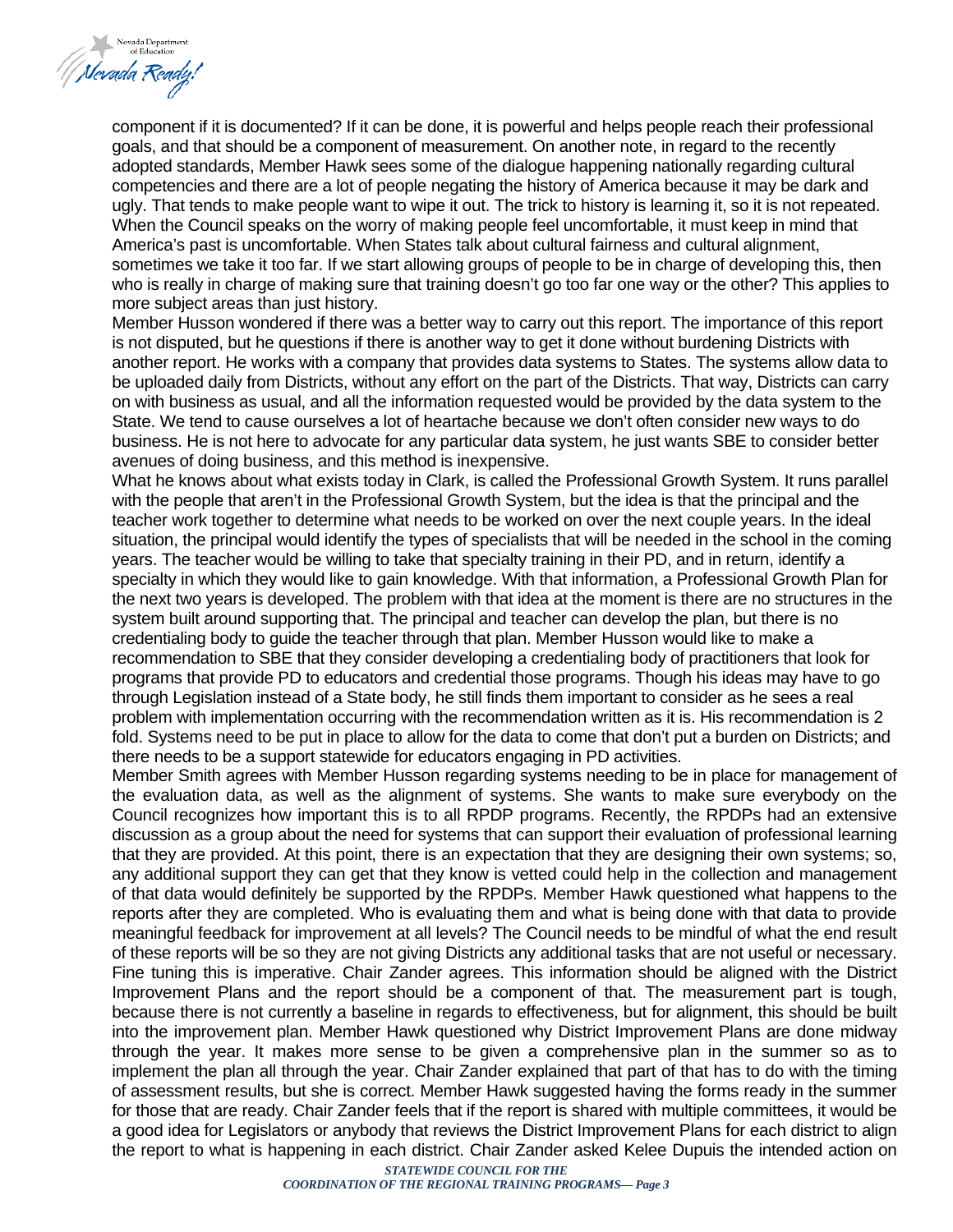of Education .<br>Nevada Ready

this agenda item. She believes the Taskforce would like to know some recommendations that legislators need to hear about funding for PD. They also would like to know the Return on Investment (ROI) and how effective it is. One goal is to align PD with the NEPF. They would like to see PD reflected in teachers' effectiveness. She cannot speak to the ultimate goal of this task though. For example, it could be to allocate more funds for PD, but she is not sure. Member Husson asked Kelee what would happen if they sent the report back to SBE and said everything was fine. She said it would then come back to the Department, and they would have to hold a workshop on the manner in which this form is prescribed as per NRS. Then, in terms of the collection process, they would present their conclusion to the reflective bodies mentioned in statute. Member Husson stated that if he were the Superintendent of a district, he would reasonably believe that within this year or next, he would be expected to provide a report that evaluates the impact of PD on educators and/or student outcomes, including identification of those programs which yielded the highest ROI. He asked if that is to be done with or without guidance. It is Kelee's understanding that throughout that workshop process they would be able to receive stakeholder feedback on what the report should look like. Member Husson's concern is that there isn't any standard. He doesn't believe that any district in the state would be able to tell her, with certainty, the outcomes or the impact of their PD on student achievement. He believes that because of the currently inability to measure student achievement for the last couple of years. There isn't even a teacher evaluation system that has been in place for longer than a year. For those reasons, the Council would be putting Districts in a position to not be able to implement; at least not with meaningful data. The Council has a unique opportunity right now to avoid starting a process that causes low morality in our system; which is giving people a directive that they cannot fulfill. It is Kelee's understanding that the Council is being asked if there is something the Taskforce did not capture in their report. In terms of a recommendation, Member Grossman would add to the bullet list, the need to be cautious of who we contract with. It seems that we have a huge sweep of vendors, some of whom share information that is antithetical to the Nevada Academic Content Standards. He agrees with Member Husson's point of this potentially not being practical and thinks we should be mindful of the difference between experimental research and generalizable research. Until we have had a conversation about that, we could probably make any assessment result reveal that all PD is effective. This is something the Council really needs to evaluate in regards to what to collect and how to present it. The ROI conversation is an extensive one in regards to how it will be measured. Chair Zander wanted to know if SBE will give the Council some time to evaluate that. He also still thinks the best roll out plan is its inclusion in the District Improvement Plan for alignment purposes. If we could make a recommendation that we agree on the importance of tracking this, then, come together to decide what factors to use in determining ROI, or if that element is something that can realistically be tracked. Member Husson asked the Council if they would be interested in hearing a presentation from the company that manages the data. Member Hawk reviewed the information and noticed that the Taskforce was specifically looking for funding recommendations. She noted that the RPDP Council and the SB474 Taskforce have no fiscal responsibility. She sought clarity as to whether they wanted the general recommendations that the Council has been giving thus far, or if they already have a plan in place and are looking for recommendations on how to make that happen financially. Kelee answered that funding was one category of recommendation sought by the Taskforce.

Chair Zander met with Roger Rahming, who is the Deputy Superintendent of Finance for NDE. We all operate under a chart of accounts. Within that, there are funds, projects, program, function, etc. The budget code is used in alignment with NCES, so they can collect data from every school district in the nation. Nevada has had issues with the collection of PD data for as long as he can remember. No matter who PD was provided to or for what reason, it was labeled with code 101-000. That made it difficult to take a look at the PD costs amongst districts and separate who the PD was provided for and for what reason. He has spoken with all superintendents in NV about coding PD as 2200 for Support Services-Instruction. It is further broken down in code 2213, which is Instructional Staff Training. It accounts for all activities associated with the PD and training of instructional personnel. If every district appropriated monies to 2213 instead of 101-000, then Instructional Staff PD could be distinguished from other PD. Furthermore, when it comes to object codes, most PD is coded as 6330, which is employee training. The problem is that there are criteria within the chart of accounts that distinguish the different types of training and development services. The second part of the problem is everything is reported to NDE on the 387.303 Report in